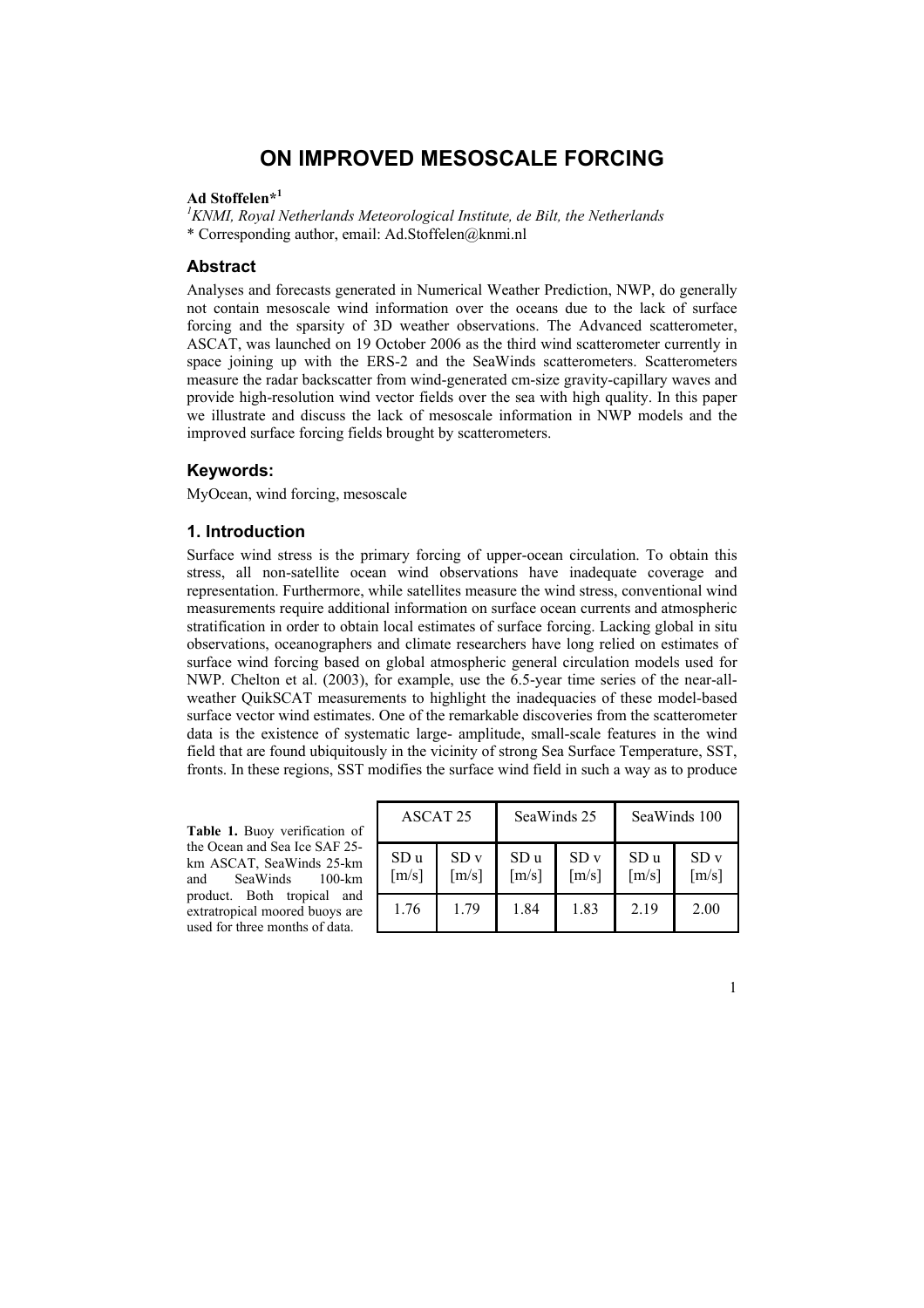order one or larger perturbations in the wind stress curl field on scales of a few hundred kilometers. These intense small-scale perturbations of the wind stress curl field, which drive open-ocean upwelling/downwelling, have significant feedback effects on ocean, ecosystem, and local atmospheric dynamics (which are important for Climate Variability and Change, Weather, Ecosystem Dynamics and Biodiversity), but are at best poorly resolved in the wind fields from NWP models. The high-resolution, broadswath measurements initiated by SeaWinds are continued by ASCAT, among others, in order to better represent these features in ocean general circulation models through assimilation of the satellite wind observations.

## **2. Scatterometer and NWP wind field characteristics**

The standard Ocean and Sea Ice (OSI) Satellite Application Facility (SAF) 100-km SeaWinds product has been developed for NWP assimilation and it is verified to compare better with independent European Centre for Medium-range Weather Forecasts (ECMWF) NWP winds than both the National Oceanographic and Atmospheric Administration (NOAA) SeaWinds product and the OSI SAF 25-km product, and is thus indeed suitable for NWP assimilation. From Vogelzang (2006) we estimate that the ECMWF winds miss 1,2 m/s variance w.r.t. the scatterometer product on scales between 1000 and 25 km, with a 50% wind variance reduction at the 300 km scale.

Buoy verification statistics of OSI SAF 25-km ASCAT, SeaWinds 25-km and SeaWinds 100-km product are provided in Table 1. Both tropical and extratropical moored buoys are used for three months of data. It is interesting to note that the ASCAT 25-km product compares best to the ECMWF model fields as it compares best of all products to the buoys as well, providing evidence of the superior quality of the ASCAT scatterometer winds. The ASCAT 25-km winds are effectively at 50 km resolution and it is interesting to note that the SeaWinds 25 km product, while supposedly at higher resolution and containing more mesoscale wind detail, also must contain more wind error than ASCAT in order to provide worse buoy verification. Finally we note that the ECMWF model verification with the buoys is very similar to the SeaWinds 100-km product, as may be expected from the above-presented analysis (not shown here). Scatterometer data thus indeed capture mesoscale detail not resolved by NWP model analyses and forecast fields, but that verifies with buoy merasurements.

Scatterometer winds are routinely provided to the ECMWF analyses, as are other resolving wind measurement systems over the ocean, such as drifting and moored buoy and ship data. Moreover, passive radiometers do resolve wind scales in the ECMWF model spatial deficit regime. One may therefore expect that much of this resolved mesoscale variability will be added to the ECMWF analysis.

However, this is not the case as illustrated in Figure 1, which shows the mean RMS 10m wind analysis increment for an arbitrary day which appears modest with respect to the noted spatial deficit. In terms of wind variance, i.e., the squared RMS values, the analysis increments represent about 0.5  $m^2/s^2$  or less than 50% of the noted spatial deficit. Moreover, the changes do not only appear on the mesoscale, but also on much larger scales. The mesoscale scatterometer information thus remains largely unexploited, as is the mesoscale information provided by the other wind finding systems.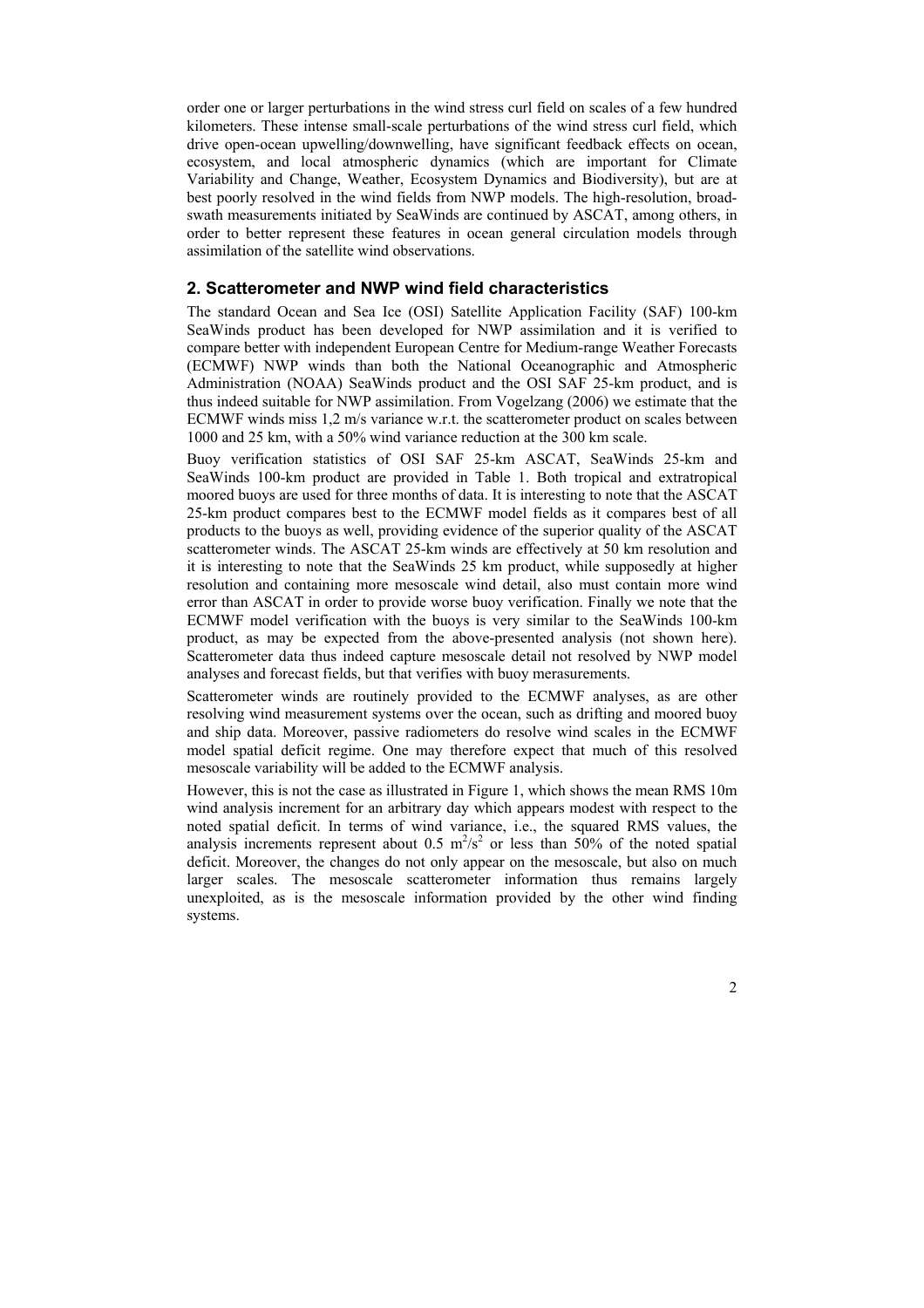6-hour variance of 10-meter wind (m/s) analysis increment; N.Hemis 0.49, S.Hemis 0.54, Tropics 0.58



6-hour variance of 10-meter wind (m/s); N.Hemis 2.14, S.Hemis 2.48, Tropics 1.23



**Figure 1:** Mean RMS analysis increments of the ECMWF 4D-VAR analysis system (top), and the mean RMS 6-hourly change in the ECMWF model over the same day (bottom) for the 10-m wind vector.

We note that the objective of NWP data assimilation is NWP forecasting. Adding uncertain mesoscale information to the NWP analyses, only near the surface and not in the upper air, may be detrimental for medium-range NWP. NWP analyses thus extract mainly the larger scales (low pass filter). Other applications, such as ocean forcing, and wave or surge modeling may need inputs on scales not provided by NWP analyses.

In the context of the European Global Monitoring and Environmental Services, GMES, Marine Core Services, MCS, the MyOcean consortium proposed, among many other services, a mesoscale gridded wind product. A main question is how often such mesoscale gridded wind product should be provided. Currently, ocean models, and also many surge and wave models are forced by 6-hourly or 3-hourly fields. One may wonder how such temporal frequency matches the spatial scales of interest. Figure 1